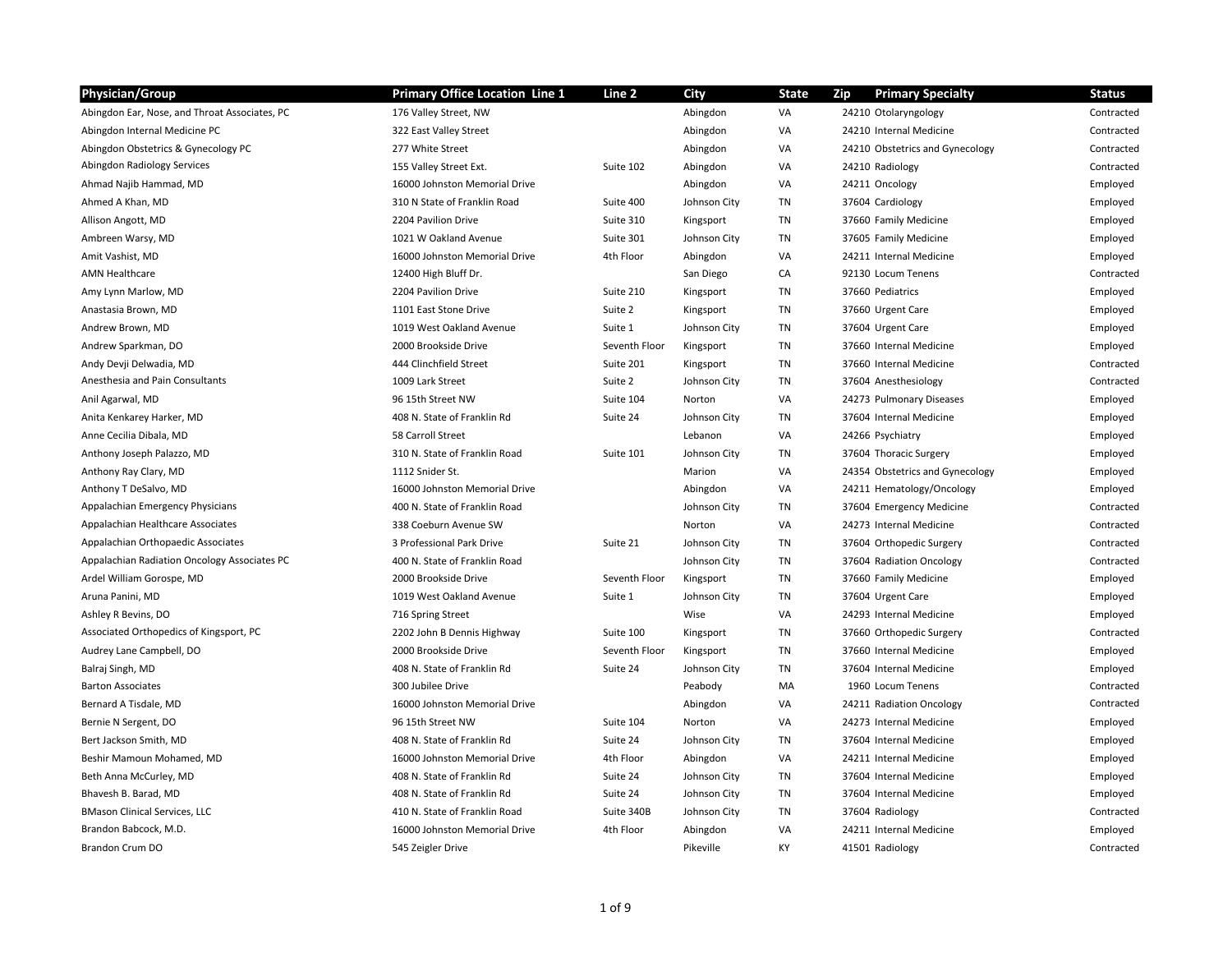| <b>Physician/Group</b>               | <b>Primary Office Location Line 1</b> | Line 2            | City                 | <b>State</b> | <b>Primary Specialty</b><br>Zip            | <b>Status</b> |
|--------------------------------------|---------------------------------------|-------------------|----------------------|--------------|--------------------------------------------|---------------|
| Brandon D Ketron, DO                 | 2000 Brookside Drive                  | Seventh Floor     | Kingsport            | TN           | 37660 Internal Medicine                    | Employed      |
| Brandon Kyle Moore, DO               | 2000 Brookside Drive                  | Seventh Floor     | Kingsport            | TN           | 37660 Internal Medicine                    | Employed      |
| Brenda Crowder, MD                   | 2 Professional Park Drive             | Suite 21          | Johnson City         | TN           | 37604 Obstetrics and Gynecology            | Contracted    |
| Brian K Stiltner, DO                 | 245 Medical Park Drive                |                   | Marion               | VA           | 24354 Internal Medicine                    | Employed      |
| Brian Keith Miller, DO               | 245 Medical Park Drive                |                   | Marion               | VA           | 24354 Family Medicine                      | Employed      |
| Brian Scott Newberry, DO             | 96 15th Street NW                     | Suite 104         | Norton               | VA           | 24273 Internal Medicine                    | Employed      |
| Brian Thomas Easton, MD              | 495 East Main Street                  |                   | Lebanon              | VA           | 24266 Family Medicine                      | Employed      |
| Brily Innovations, LLC               | 16000 Johnston Memorial Drive         |                   | Abingdon             | VA           | 24211 Emergency Medicine                   | Contracted    |
| Brittney Roberts Terry, DO           | 2002 Brookside Drive                  | Suite 200         | Kingsport            | TN           | 37660 Pediatrics                           | Employed      |
| Buddy J. Clayton, MD                 | 1497 West Elk Ave                     | Suite 11          | Elizabethon          | TN           | 37643 Urgent Care                          | Employed      |
| Carl Werner Eilers, Jr, DDS          | 508 Princeton Road                    | Suite 204         | Johnson City         | TN           | 37601 Oral & Maxillofacial Surgery         | Contracted    |
| Chambless Rand Johnston, III, MD     | 408 N. State of Franklin Rd           | Suite 24          | Johnson City         | TN           | 37604 Internal Medicine                    | Employed      |
| Charles Backus, MD                   | 6070 Highway 11 E                     |                   | Piney Flats          | TN           | 37686 Urgent Care                          | Contracted    |
| Charles J Begley, MD                 | 102 15th Street NW                    | Suite 303         | Norton               | VA           | 24273 Pediatrics                           | Employed      |
| Charles William Raudat, DO           | 310 N. State of Franklin Road         | Suite 101         | Johnson City         | TN           | 37604 Cardiothoracic Surgery               | Employed      |
| Chelsea Coffey Hamman, MD            | 245 Medical Park Drive                | Suite C           | Marion               | VA           | 24354 Urgent Care                          | Employed      |
| Children's Hospital Medical Center   | 3333 Burnet Avenue                    |                   | Cincinnati           | OH           | 45229 Neurology                            | Contracted    |
| Christian Butcher, MD                | 400 N. State of Franklin Road         | <b>Suite 2746</b> | Johnson City         | TN           | 37604 Critical Care                        | Employed      |
| Christine Elaine Taylor-Hall, DO     | 245 Medical Park Drive                |                   | Marion               | VA           | 24354 Family Medicine                      | Employed      |
| Christopher A Pendola, MD            | 2212 John B Dennis Hwy                | Suite C           | Kingsport            | TN           | 37660 Neurology                            | Employed      |
| Christopher Byrd, DO                 | 2000 Brookside Drive                  | Seventh Floor     | Kingsport            | TN           | 37660 Internal Medicine                    | Employed      |
| Christopher D Stone, MD              | 310 N. State of Franklin Road         | Suite 101         | Johnson City         | TN           | 37604 Cardiothoracic Surgery               | Employed      |
| Christopher S Marengo, MD            | 16000 Johnston Memorial Drive         | Suite 212         | Abingdon             | VA           | 24211 Obstetrics and Gynecology            | Employed      |
| (CompHealth) CHG Healthcare Services | 6440 South Millrock Drive             | Suite 175         | Salt Lake City       | UT           | 84121 Locum Tenens                         | Contracted    |
| Cynthia Ann Logan, MD                | 603 Campus Drive                      | Suite 100         | Abingdon             | VA           | 24210 Family Medicine                      | Employed      |
| Cynthia Reece DO                     | 3614 Unicoi Drive                     |                   | Unicoi               | TN           | 37692 Family Medicine                      | Contracted    |
| Dale E Solomon, MD                   | 1916 Brookside Drive                  |                   | Kingsport            | TN           | 37660 Internal Medicine                    | Employed      |
| Damian H Sooklal, MD                 | 16000 Johnston Memorial Drive         | 4th Floor         | Abingdon             | VA           | 24211 Internal Medicine                    | Employed      |
| Daniel Joseph David, MD              | 1019 West Oakland Avenue              | Suite 1           | Johnson City         | TN           | 37604 Urgent Care                          | Employed      |
| Darlene Elizabeth Fogg, MD           | 2002 Brookside Drive                  | Suite 300         | Kingsport            | TN           | 37660 Obstetrics and Gynecology            | Employed      |
| Darrell Kevin Blackwell, DO          | 96 15th Street NW                     | Suite 104         | Norton               | VA           | 24273 Physical Medicine and Rehabilitation | Employed      |
| Daryl Wayne Pierce, MD               | 2205 Pavilion Dr                      | Suite 101         | Kingsport            | TN           | 37660 Hematology/Oncology                  | Employed      |
| David Andrew Forsythe, MD            | 1209 Snider Street                    |                   | Marion               | VA           | 24354 Orthopedic Surgery                   | Employed      |
| David Gwinn, MD                      | 16000 Johnston Memorial Drive         |                   | Abingdon             | VA           | 24211 Orthopedic Surgery                   | Employed      |
| David H Smith, MD                    | 16000 Johnston Memorial Drive         | Suite 101         | Abingdon             | VA           | 24211 General Surgery                      | Employed      |
| David Kenneth Fenner, MD             | 1505 West Elk Avenue                  | Suite 2           | Elizabethton         | <b>TN</b>    | 37643 Internal Medicine                    | Employed      |
| Debra L. Harman, MD                  | 603 Campus Drive                      | Suite 100         | Abingdon             | VA           | 24210 Urgent Care                          | Employed      |
| Delta Locums                         | 1755 Wittington Place                 | Suite 175         | Dallas               | TX           | 75234 Locum Tenens                         | Contracted    |
| Dennis M Starr, MD                   | 403 N. State of Franklin Road         |                   | Johnson City         | TN           | 37604 Psychiatry                           | Employed      |
| <b>Diagnostic Imaging Associates</b> | 1745 Valley View Drive                |                   | <b>Big Stone Gap</b> | VA           | 24219 Radiology                            | Contracted    |
| Diagnostic Imaging, Inc.             | 100 15th Street                       |                   | Norton               | VA           | 24273 Radiology                            | Contracted    |
| Dianna Kooper, M.D.                  | 16000 Johnston Memorial Drive         | 4th Floor         | Abingdon             | VA           | 24211 Internal Medicine                    | Employed      |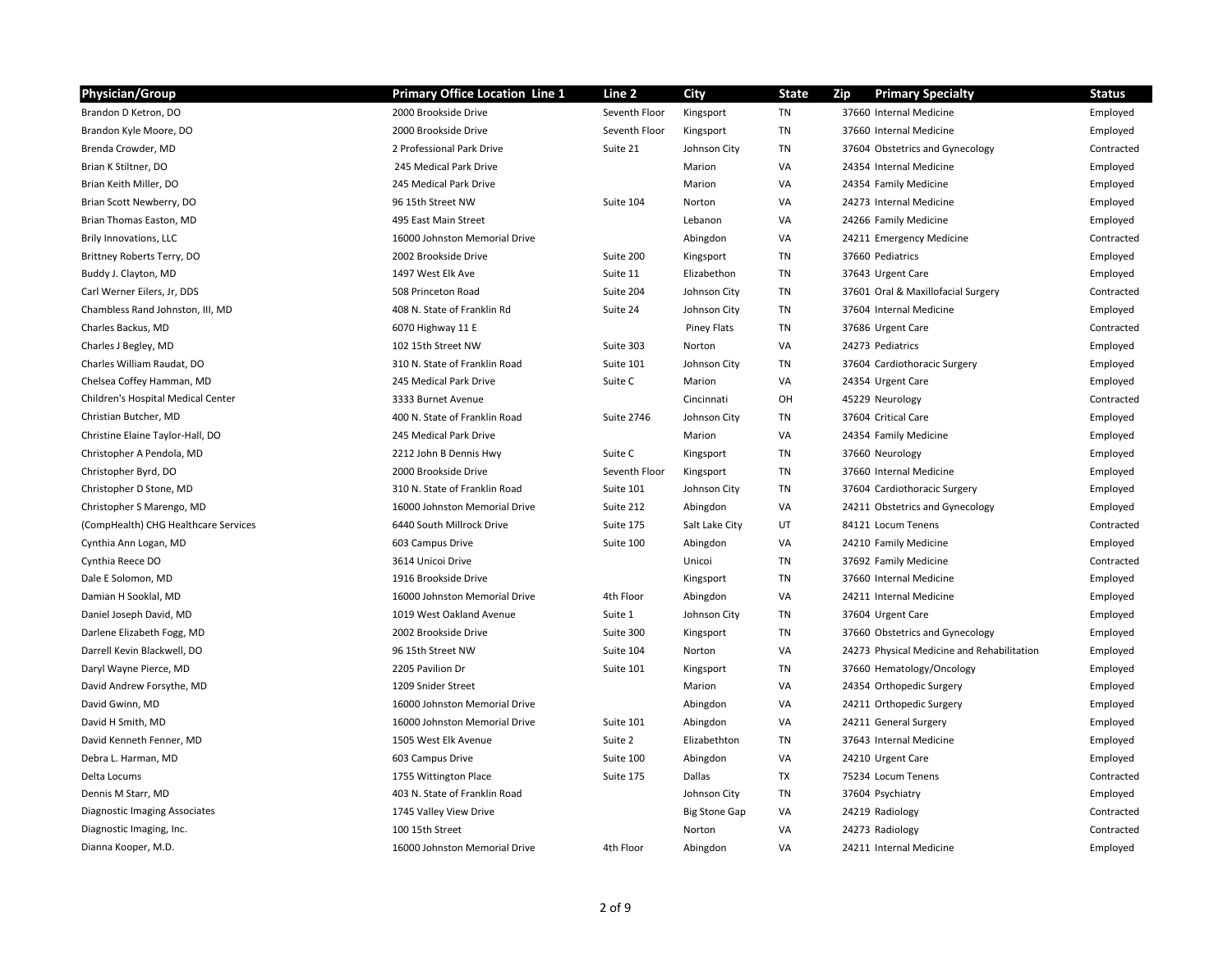| <b>Physician/Group</b>                             | <b>Primary Office Location Line 1</b> | Line 2            | City         | <b>State</b> | Zip<br><b>Primary Specialty</b>            | <b>Status</b> |
|----------------------------------------------------|---------------------------------------|-------------------|--------------|--------------|--------------------------------------------|---------------|
| Don Edward Adams, III, MD                          | 408 N. State of Franklin Rd           | Suite 24          | Johnson City | TN           | 37604 Internal Medicine                    | Employed      |
| Donald R Lovelace, MD                              | 2002 Brookside Drive                  | Suite 300         | Kingsport    | <b>TN</b>    | 37660 Obstetrics and Gynecology            | Employed      |
| Donette W Vicente, MD                              | 1 Professional Park Dr                | Suite 21          | Johnson City | TN           | 37604 Hematology/Oncology                  | Employed      |
| Douglas Allyn Pote, MD                             | 636 S Monte Vista                     |                   | Glade Spring | VA           | 24340 Family Medicine                      | Employed      |
| Douglas New, MD                                    | 607 Campus Drive                      |                   | Abingdon     | VA           | 24211 Dermatology                          | Employed      |
| Douglas Paul Williams, MD                          | 3183 W. State St.                     | <b>Suite 1201</b> | Bristol      | TN           | 37620 Internal Medicine                    | Contracted    |
| Dustin Clyde Frazier, MD                           | 16000 Johnston Memorial Drive         |                   | Abingdon     | VA           | 24211 Orthopedic Surgery                   | Employed      |
| D & Y Staffing                                     | 6767 Madison Pike                     | #690              | Huntsville   | AL           | 35806                                      |               |
| Ear Nose & Throat Associates, PC                   | 2340 Knob Creek Road                  | Suite 704         | Johnson City | TN           | 37604 Otorhinolaryngology                  | Contracted    |
| Ear, Nose, Throat and Allergy Consultants, PC      | 26208 Lee Highway                     |                   | Abingdon     | VA           | 24211 Otorhinolaryngology                  | Contracted    |
| Earl Keith Wilson, MD                              | 3183 W. State St.                     | <b>Suite 1201</b> | Bristol      | TN           | 37620 Neurology                            | Contracted    |
| East Tennesse State University Research Foundation | 2109 W. Market Street                 |                   | Johnson City | TN           | 37604 Multi-specialty                      | Contracted    |
| East Tennessee Brain and Spine Center              | 701 Med Tech Parkway                  | Suite 300         | Johnson City | TN           | 37604 Neurosurgery                         | Contracted    |
| <b>East Tennessee Medical Associates</b>           | 107 Woodlawn Drive                    | Suite 200         | Johnson City | TN           | 37604 Nephrology                           | Contracted    |
| East Tennessee State University                    | Stanton-Gerber Hall                   |                   | Johnson City | TN           | 37604 Multi-specialty                      | Contracted    |
| Eduardo Balcells, MD                               | 16000 Johnston Memorial Drive         | Suite 300         | Abingdon     | VA           | 24211 Cardiology                           | Employed      |
| Elisa J LaFountain, DO                             | 408 N. State of Franklin Rd           | Suite 24          | Johnson City | TN           | 37604 Internal Medicine                    | Employed      |
| Elizabeth Anne DeFluiter, MD                       | 1497 West Elk Ave                     | Suite 10          | Elizabethton | TN           | 37643 General Surgery                      | Employed      |
| Emergency Care Physicians, Inc.                    | 200 Med Tech Parkway                  | Suite 108         | Johnson City | TN           | 37604 Occupational Medicine                | Contracted    |
| Emily S Shields, MD                                | 16000 Johnston Memorial Drive         | Suite 312         | Abingdon     | VA           | 24211 Neurology                            | Employed      |
| Emory Allen Mullins, MD                            | 96 15th Street NW                     | Suite 104         | Norton       | VA           | 24273 Internal Medicine                    | Employed      |
| Emory H Robinette, MD                              | 16000 Johnston Memorial Drive         |                   | Abingdon     | VA           | 24210 Pulmonary Diseases                   | Employed      |
| Eric Groen, MD                                     | 100 15th Street NW                    |                   | Norton       | VA           | 24273 Family Medicine                      | Employed      |
| Eric Harman, MD                                    | 1101 East Stone Drive                 | Suite 2           | Kingsport    | TN           | 37660 Urgent Care                          | Employed      |
| Eric Jon Sacknoff, MD                              | 1201 Snider Street                    |                   | Marion       | VA           | 24354 Urology                              | Employed      |
| Eric Moffett, MD                                   | 444 Clinchfield Street                | Suite 101         | Kingsport    | TN           | 37660 Psychiatry                           | Contracted    |
| Erin Andrea Koscinski, DO                          | 16000 Johnston Memorial Drive         | 4th Floor         | Abingdon     | VA           | 24211 Family Medicine                      | Employed      |
| Ernest N Henry, MD, MRCPI                          | 323 Falls Drive                       | Suite 323         | Abingdon     | VA           | 24210 Nephrology                           | Contracted    |
| Eye Physicians of Southwest Virginia, PC           | 328A Cummings Street                  |                   | Abingdon     | VA           | 24210 Ophthalmology                        | Contracted    |
| Fagunkumar D. Modi, MD                             | 408 N. State of Franklin Rd           | Suite 24          | Johnson City | TN           | 37604 Internal Medicine                    | Employed      |
| Faith A Aimua, MD                                  | 403 N State of Franklin Road          |                   | Johnson City | TN           | 37604 Psychiatry                           | Employed      |
| Fawwaz I Hamati, MD                                | 310 N State of Franklin Road          | Suite 400         | Johnson City | TN           | 37604 Cardiology                           | Employed      |
| Franklin Rehab, PC                                 | 2511 Wesley Street                    |                   | Johnson City | TN           | 37601 Physical Medicine and Rehabilitation | Contracted    |
| Frederick Ellison Conrad, MD                       | 418 East Main Street                  |                   | Abingdon     | VA           | 24210 Ophthalmology                        | Contracted    |
| Gabriela Paola Villalobos, MD                      | 408 N. State of Franklin Rd           | Suite 24          | Johnson City | TN           | 37604 Internal Medicine                    | Employed      |
| Gastrointestinal Assoc. of NE Tennessee            | 310 North State of Franklin Road      | Suite 202         | Johnson City | TN           | 37604 Gastroenterology                     | Contracted    |
| Gaurav S Shah, MD                                  | 408 N. State of Franklin Rd           | Suite 24          | Johnson City | TN           | 37604 Internal Medicine                    | Employed      |
| Gerardo Daniel Garcia, DO                          | 2000 Brookside Drive                  | Seventh Floor     | Kingsport    | TN           | 37660 Internal Medicine                    | Employed      |
| Giovanni A Ferrante, MD                            | 16000 Johnston Memorial Drive         | Suite 101         | Abingdon     | VA           | 24211 General Surgery                      | Employed      |
| Gordon M Kelly, Jr., MD                            | 1206 Snider Street                    |                   | Marion       | VA           | 24354 General Surgery                      | Employed      |
| Gordon P. Hoppe, MD                                | 1019 West Oakland Avenue              | Suite 1           | Johnson City | TN           | 37604 Urgent Care                          | Employed      |
| Gregory H Miller, MD                               | 2205 Pavilion Drive                   | Suite 201         | Kingsport    | TN           | 37660 Cardiology                           | Employed      |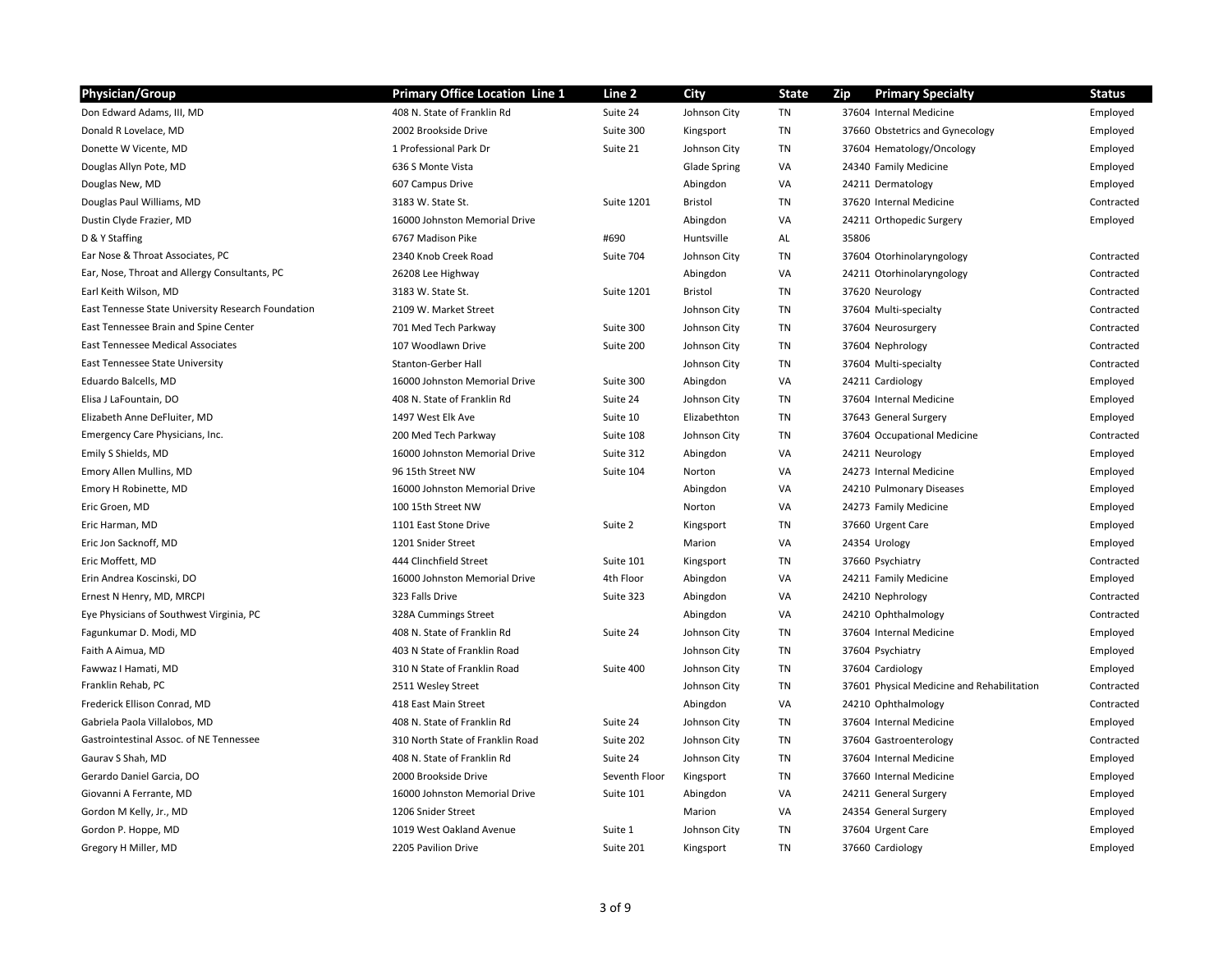| <b>Physician/Group</b>                    | <b>Primary Office Location Line 1</b> | Line 2    | City                 | <b>State</b> | <b>Primary Specialty</b><br>Zip | <b>Status</b> |
|-------------------------------------------|---------------------------------------|-----------|----------------------|--------------|---------------------------------|---------------|
| Gregory Vines, MD                         | 1019 West Oakland Avenue              | Suite 1   | Johnson City         | TN           | 37604 Urgent Care               | Employed      |
| Harold D New, MD                          | 607 Campus Drive                      |           | Abingdon             | VA           | 24210 Dermatology               | Employed      |
| Harold J Webb, MD                         | 1880 N Eastman Road                   | Suite 310 | Kingsport            | TN           | 37664 Plastic Surgery           | Contracted    |
| Hayes Locums                              | 6700 North Andrews Avenue             | Suite 600 | Fort Lauderdale      | FL.          | 33309 Locum Tenens              | Contracted    |
| Haytham F Adada, MD                       | 408 N. State of Franklin Rd           | Suite 24  | Johnson City         | <b>TN</b>    | 37604 Pulmonary Diseases        | Employed      |
| Henrike Brinker, MD                       | 71 S Flannagan Avenue                 |           | Lebanon              | VA           | 24266 Psychiatry                | Employed      |
| Hetal Kanaiyalal Brahmbhatt, MD           | 403 N State of Franklin Road          |           | Johnson City         | TN           | 37604 Internal Medicine         | Employed      |
| Holly Tyler-Paris Pilson, MD              | 408 N State of Franklin Road          | Suite 31  | Johnson City         | TN           | 37604 Orthopedic Surgery        | Employed      |
| <b>Holston Medical Group</b>              | 105 W Stone Drive                     | Suite 1F  | Kingsport            | TN           | 37660 Multi-specialty           | Contracted    |
| Hospitalists of Virginia, LLP             | 4075 Copper Ridge Drive               |           | <b>Traverse City</b> | MI           | 49684 Hospital Medicine         | Contracted    |
| <b>Inpatient Consultants of Tennessee</b> | 119 Boone Ridge Drive                 | Suite 201 | Johnson City         | TN           | 37615 Internal Medicine         | Contracted    |
| Interim Physicians                        | 12140 Woodcrest Executive Drive       | Suite 310 | St. Louis            | <b>MO</b>    | 63141 Locum Tenens              | Contracted    |
| Isam T Zibdeh, MD                         | 102 15th St. NW                       | Suite 301 | Norton               | VA           | 24273 Obstetrics and Gynecology | Employed      |
| Israel D Garcia, MD                       | 310 N State of Franklin Road          | Suite 400 | Johnson City         | TN           | 37604 Cardiology                | Employed      |
| James Baisden Osborne, Jr., MD            | 16000 Johnston Memorial Drive         | Suite 101 | Abingdon             | VA           | 24211 General Surgery           | Employed      |
| James M Wilson, MD                        | 310 Cloverleaf Square                 | Suite B3  | <b>Big Stone Gap</b> | VA           | 24219 Family Medicine           | Employed      |
| James Matthew Gardner, MD                 | 611 Campus Drive                      | Suite 200 | Abingdon             | VA           | 24210 Family Medicine           | Employed      |
| James Micales Shipley, MD                 | 1497 West Elk Ave                     | Suite 21  | Elizabethton         | TN           | 37643 Family Medicine           | Employed      |
| James R. McGlothlin, MD                   | 245 Medical Park Drive                | Suite C   | Marion               | VA           | 24354 Urgent Care               | Employed      |
| James Ross Shauberger, DO                 | 16000 Johnston Memorial Drive         | 4th Floor | Abingdon             | VA           | 24211 Internal Medicine         | Employed      |
| James W. Campbell, DO                     | 338 Coeburn Avenue SW                 |           | Norton               | VA           | 24273 Pediatrics                | Contracted    |
| James W. Shine, MD                        | 1901 South Shady Street               |           | <b>Mountain City</b> | TN           | 37683 Family Medicine           | Employed      |
| Janet Derouen Brown, MD                   | Box 4000                              |           | Mountain Home        | TN           | 37684 Ophthalmology             | Contracted    |
| Jason John DellaVecchia, MD               | 408 N. State of Franklin Rd           | Suite 24  | Johnson City         | TN           | 37604 Internal Medicine         | Employed      |
| Jeanne Lynne Lewis, MD                    | 508 Princeton Road                    | Suite 403 | Johnson City         | TN           | 37601 Psychiatry                | Employed      |
| Jeffry Travis Gee, MD                     | 58 Carroll Street                     |           | Lebanon              | VA           | 24266 Psychiatry                | Employed      |
| Jennifer A Rose, MD                       | 2204 Pavilion Drive                   | Suite 210 | Kingsport            | TN           | 37660 Pediatrics                | Employed      |
| Jennifer Leigh Quesinberry, MD            | 245 Medical Park Drive                |           | Marion               | VA           | 24354 Family Medicine           | Employed      |
| Jeremy Nathan Elliott, DO                 | 1021 W Oakland Avenue                 | Suite 301 | Johnson City         | TN           | 37604 Family Medicine           | Employed      |
| Jerry L. Gastineau, MD                    | 1505 West Elk Avenue                  | Suite 2   | Elizabethon          | TN           | 37643 Internal Medicine         | Employed      |
| Jerry Ray Singer, MD                      | 245 Medical Park Drive                |           | Marion               | VA           | 24354 Internal Medicine         | Employed      |
| Jess R. Miller, MD                        | 1505 West Elk Avenue                  | Suite 2   | Elizabethon          | TN           | 37643 Internal Medicine         | Employed      |
| Jim Neal Brantner, MD                     | 1303 Sunset Drive                     | Suite 5   | Johnson City         | TN           | 37604 Plastic Surgery           | Contracted    |
| Jody B Bentley, DO                        | 716 Spring Street                     |           | Wise                 | VA           | 24293 Internal Medicine         | Employed      |
| John Byron Patterson, MD                  | 16000 Johnston Memorial Drive         | Suite 300 | Abingdon             | VA           | 24211 Cardiology                | Employed      |
| John H Ray, MD                            | 16000 Johnston Memorial Drive         | 4th Floor | Abingdon             | VA           | 24211 Internal Medicine         | Employed      |
| John Lawson Surgical Group                | 701 Med Tech Parkway                  | Suite 400 | Johnson City         | TN           | 37604 General Surgery           | Contracted    |
| John M Kerr, Jr, MD                       | 58 Carroll Street                     | Suite D   | Lebanon              | VA           | 24266 General Surgery           | Employed      |
| John R Hereford, MD                       | 2002 Brookside Drive                  | Suite 300 | Kingsport            | TN           | 37660 Obstetrics and Gynecology | Employed      |
| John R Jenkins, DO                        | 100 15th Street, N. W.                |           | Norton               | VA           | 24273 Internal Medicine         | Employed      |
| John William Boyle, III, MD               | 2002 Brookside Drive                  | Suite 300 | Kingsport            | TN           | 37660 Gynecology                | Employed      |
| Johnson City Eye Clinic                   | 110 Med Tech Parkway                  | Suite 1   | Johnson City         | <b>TN</b>    | 37604 Ophthalmology             | Contracted    |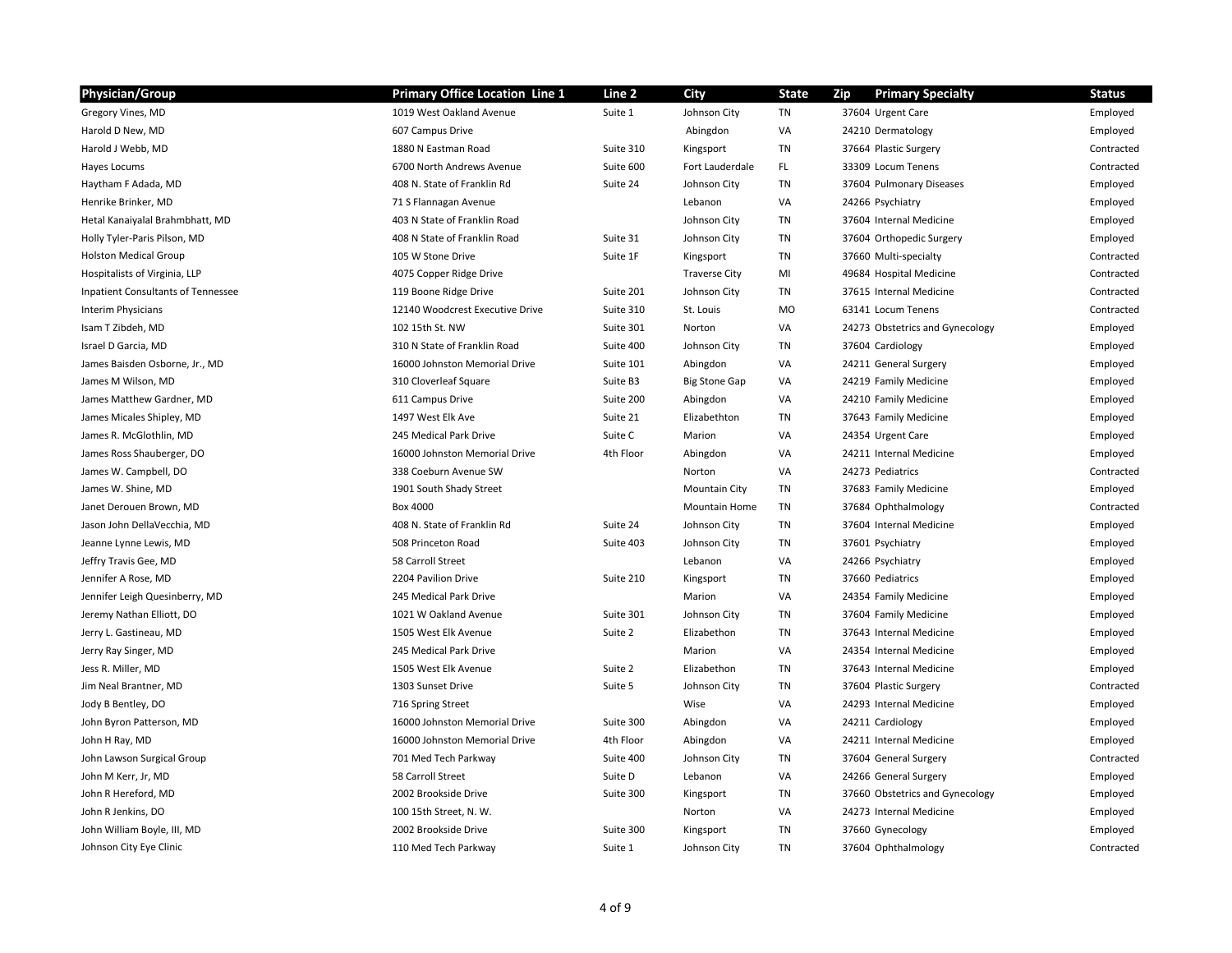| <b>Physician/Group</b>         | <b>Primary Office Location Line 1</b> | Line 2        | City          | <b>State</b> | Zip | <b>Primary Specialty</b>        | <b>Status</b> |
|--------------------------------|---------------------------------------|---------------|---------------|--------------|-----|---------------------------------|---------------|
| Johnson City Urological Clinic | 2340 Knob Creek Road                  | Suite 720     | Johnson City  | TN           |     | 37604 Urology                   | Contracted    |
| Jonathan Bremer, MD            | 1503 West Elk Avenue, Suite 5         |               | Elizabethton  | TN           |     | 37643 Internal Medicine         | Contracted    |
| Jonathan T Swank, MD           | 16000 Johnston Memorial Drive         | Suite 213     | Abingdon      | VA           |     | 24211 Internal Medicine         | Employed      |
| Jorge A Uribe, MD              | 16000 Johnston Memorial Drive         | 4th Floor     | Abingdon      | VA           |     | 24211 Internal Medicine         | Employed      |
| Joseph Alexander Brown, II, MD | 16000 Johnston Memorial Drive         | Suite 304     | Abingdon      | VA           |     | 24211 Gastroenterology          | Employed      |
| Joshua A Morris, DO            | 408 N. State of Franklin Rd           | Suite 24      | Johnson City  | TN           |     | 37604 Internal Medicine         | Employed      |
| Juan F Rodriguez, MD           | 58 Carroll Street                     |               | Lebanon       | VA           |     | 24266 Psychiatry                | Employed      |
| Justin David Digby, MD         | 1497 West Elk Ave                     | Suite 10      | Elizabethton  | TN           |     | 37643 General Surgery           | Employed      |
| K.J. Shankar, MD               | 2000 Brookside Drive                  | Seventh Floor | Kingsport     | TN           |     | 37660 Internal Medicine         | Employed      |
| Karen A. Elmore, MD            | 613 Campus Drive                      | Suite 200     | Abingdon      | VA           |     | 24211 Family Medicine           | Employed      |
| Karing Hearts Cardiology       | 701 North State of Franklin Rd        | Suite 2       | Johnson City  | TN           |     | 37604 Cardiology                | Contracted    |
| Katherine June Hodge, DO       | 408 N. State of Franklin Rd           | Suite 24      | Johnson City  | TN           |     | 37604 Internal Medicine         | Employed      |
| Kathleen DePonte, M.D.         | 935 Virginia Ave NW                   |               | Norton        | VA           |     | 24273 Radiology                 | Contracted    |
| Kelly McQueen, MD              | 2204 Pavilion Drive                   | Suite 310     | Kingsport     | TN           |     | 37660 Family Medicine           | Employed      |
| Kent Paul VanBuecken, MD       | 96 15th Street NW                     | Suite 111     | Norton        | VA           |     | 24273 Orthopedic Surgery        | Employed      |
| Kevin Combs DO                 | 141 Ben Bolt Avenue                   |               | Tazewell      | VA           |     | 24651 Internal Medicine         | Contracted    |
| Kevin L Wess, DO               | 4673 Redbud Highway                   |               | Honaker       | VA           |     | 24260 Family Medicine           | Contracted    |
| Lacyoni Moraes, MD             | 390 Commerce Drive                    |               | Abingdon      | VA           |     | 24211 Cardiology                | Contracted    |
| Lance C Dozier, MD             | 338 Coeburn Avenue SW                 |               | <b>NORTON</b> | VA           |     | 24273 General Surgery           | Contracted    |
| Laramie Triplett, MD           | 611 Campus Drive                      | Suite 200     | Abingdon      | VA           |     | 24211 Family Medicine           | Employed      |
| Larry Todd Breeding, MD        | 2205 Pavilion Drive                   | Suite 201     | Kingsport     | TN           |     | 37660 Cardiology                | Employed      |
| Laura Elizabeth Yount, MD      | 408 N. State of Franklin Rd           | Suite 24      | Johnson City  | TN           |     | 37604 Internal Medicine         | Employed      |
| Leon Bass, MD                  | 400 N. State of Franklin Road         |               | Johnson City  | Tn           |     | 37604 Critical Care             | Employed      |
| Lindsay R Wilson, DO           | 4674 Redbud Highway                   |               | Honaker       | VA           |     | 24260 Family Medicine           | Contracted    |
| <b>Locum Connections</b>       | 5901-C Peachtree Dunwoody Rd          | Suite 350     | Atlanta       | GA           |     | 30328 Locum Tenens              | Contracted    |
| Locum Leaders                  | 925 North Point Pkwy                  | Suite 425     | Alpharetta    | GA           |     | 30005 Locum Tenens              | Contracted    |
| LocumTenens.Com                | 2655 Northwinds Parkway               |               | Alpharetta    | GA           |     | 30009 Locum Tenens              | Contracted    |
| Luciano D'Amato, MD            | 411 W Main Street                     |               | Wise          | VA           |     | 24293 General Surgery           | Contracted    |
| Lura S. Miller, MD             | 245 Medical Park Drive                | Suite C       | Marion        | VA           |     | 24354 Urgent Care               | Employed      |
| Lurton B Lyle, MD              | 364 Hospital Drive                    |               | Clintwood     | VA           |     | 24228 Family Medicine           | Employed      |
| Mahmoud Amarna, MD             | 16000 Johnston Memorial Drive         | Suite 112D    | Abingdon      | VA           |     | 24211 Pulmonary Diseases        | Employed      |
| Malcolm R Mathews, III, MD     | 2205 Pavilion Dr                      | Suite 101     | Kingsport     | TN           |     | 37660 Hematology/Oncology       | Employed      |
| Marilyn Bishop, MD             | 200 Med Tech Parkway                  | Suite 108     | Johnson City  | TN           |     | 37604 Occupational Medicine     | Employed      |
| Marissa Galvez Vito Cruz, MD   | 100 15th Street NW                    |               | Norton        | VA           |     | 24273 Family Medicine           | Employed      |
| Marivi A Niebauer, MD          | 16000 Johnston Memorial Drive         | Suite 312     | Abingdon      | VA           |     | 24211 Neurology                 | Employed      |
| Mark C. Jenkins, MD            | 2204 Pavilion Drive                   | Suite 310     | Kingsport     | TN           |     | 37660 Family Medicine           | Employed      |
| Mark L Withrow, MD             | 2002 Brookside Drive                  | Suite 200     | Kingsport     | TN           |     | 37660 Obstetrics and Gynecology | Employed      |
| Mark McHaney, MD               | 16000 Johnston Memorial Drive         | 4th Floor     | Abingdon      | VA           |     | 24273 Internal Medicine         | Employed      |
| Martin Litman, DO              | 408 N. State of Franklin Road         | Suite 24      | Johnson City  | TN           |     | 37604 Internal Medicine         | Employed      |
| Mary Catherine Olmsted, MD     | 71 S Flannagan Avenue                 |               | Lebanon       | VA           |     | 24266 Psychiatry                | Employed      |
| Mary H Dawson, MD              | 611 Campus Drive                      | Suite 200     | Abingdon      | VA           |     | 24210 Family Medicine           | Employed      |
| Massey Neurointervention, LLC  | 410 N. State of Franklin Road         | Suite 340B    | Johnson City  | TN           |     | 37604 Radiology                 | Contracted    |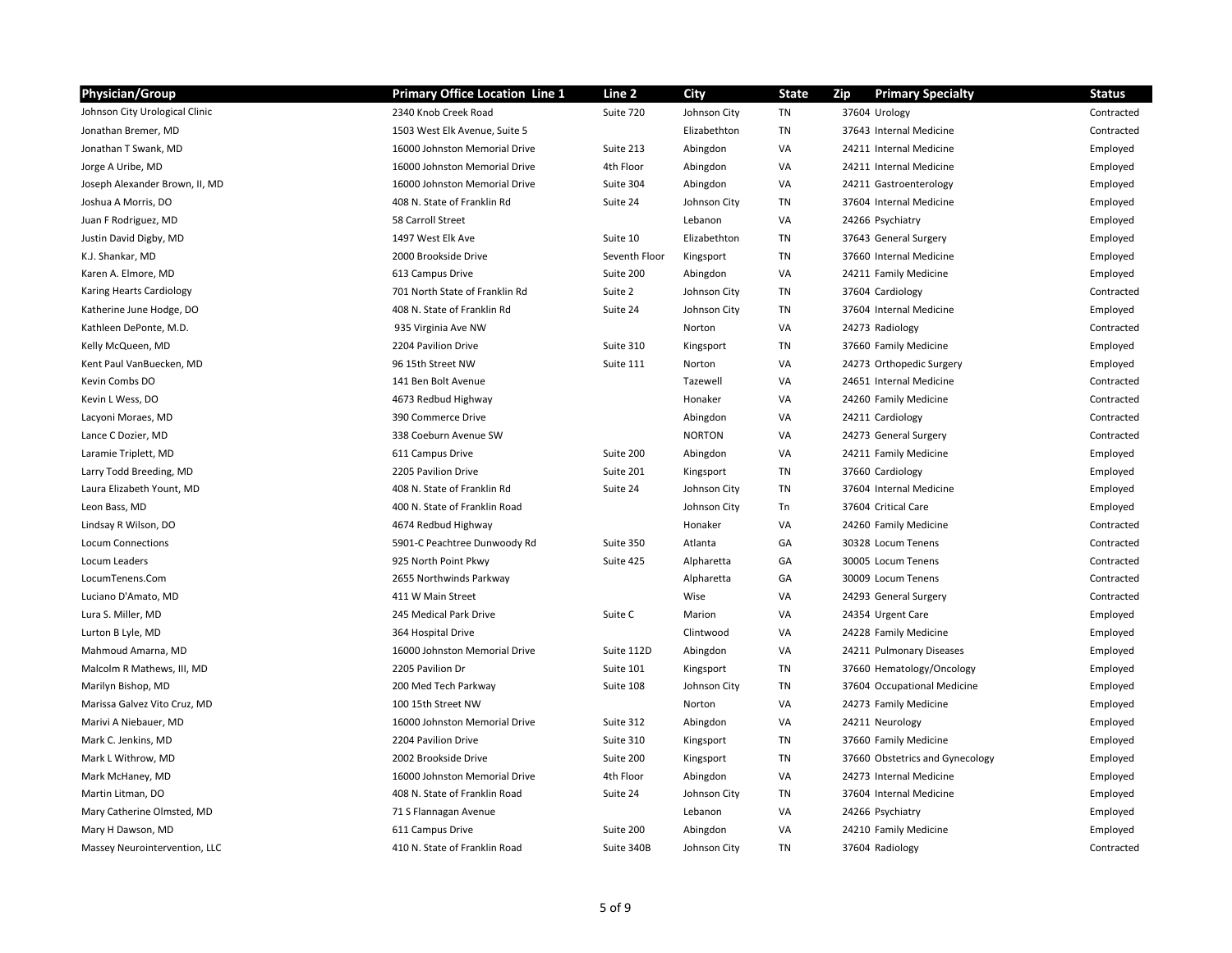| <b>Physician/Group</b>                   | <b>Primary Office Location Line 1</b> | Line 2            | City                 | <b>State</b> | <b>Primary Specialty</b><br>Zip       | <b>Status</b> |
|------------------------------------------|---------------------------------------|-------------------|----------------------|--------------|---------------------------------------|---------------|
| Matthew C Dorn, DO                       | 16000 Johnston Memorial Drive         | Suite 101         | Abingdon             | VA           | 24211 General Surgery                 | Employed      |
| Matthew D Beasey, MD                     | 16000 Johnston Memorial Drive         |                   | Abingdon             | VA           | 24211 Endocrinology                   | Employed      |
| Matthew Daniel Garrison, MD              | 408 N. State of Franklin Rd           | Suite 24          | Johnson City         | TN           | 37604 Internal Medicine               | Employed      |
| Matthew J Lenhard, MD                    | 102 15th Street, N. W.                | Suite 301         | Norton               | VA           | 24273 Obstetrics and Gynecology       | Employed      |
| Matthew Thomas Keibler, DO               | 1497 West Elk Ave                     | Suite 10          | Elizabethton         | TN           | 37643 General Surgery                 | Employed      |
| Matthew W Cusano, MD                     | 96 15th Street NW                     | Suite 104         | Norton               | VA           | 24273 Internal Medicine               | Employed      |
| Maung M Kyi, MD                          | 16000 Johnston Memorial Drive         | Suite 112         | Abingdon             | VA           | 24211 Nephrology                      | Employed      |
| Medical Doctor Associates, LLC           | 4775 Peachtree Industrial Parkway     |                   | Berkeley Lake        | GA           | 30092 Locum Tenens                    | Contracted    |
| Medical Education Assistance Corporation | 325 N. State of Franklin Road         |                   | Johnson City         | TN           | 37604 Multi-specialty                 | Contracted    |
| Megan Dawn Johnson, MD                   | 1497 West Elk Ave                     | Suite 21          | Elizabethton         | TN           | 37643 Family Medicine                 | Employed      |
| Melissa A Powell, MD                     | 408 N. State of Franklin Road         | Suite 31A         | Johnson City         | TN           | 37604 Trauma Surgery                  | Employed      |
| Melissa Shepard Palazzo, MD              | 400 N. State of Franklin Road         | <b>Suite 2746</b> | Johnson City         | TN           | 37604 Internal Medicine               | Employed      |
| Melody L. Counts, MD                     | 603 Campus Drive                      | Suite 100         | Abingdon             | VA           | 24210 Urgent Care                     | Employed      |
| Melvin D Helgeson, MD                    | 16000 Johnston Memorial Drive         |                   | Abingdon             | VA           | 24211 Orthopedic Surgery              | Employed      |
| Mia Wessels, MD                          | 16000 Johnston Memorial Drive         | Suite 101B        | Abingdon             | VA           | 24211 Dermatology                     | Employed      |
| Michael A Ponder, MD                     | 2205 Pavilion Drive                   | Suite 201         | Kingsport            | TN           | 37660 Cardiology                      | Employed      |
| Michael Alan Ulrich, DO                  | 16000 Johnston Memorial Drive         | 4th Floor         | Abingdon             | VA           | 24211 Internal Medicine               | Employed      |
| Michael Alexander, MD                    | 699 Perkins Road                      |                   | Valdese              | NC.          | 28690 Radiology                       | Contracted    |
| Michael Anders, MD                       | 200 Med Tech Parkway                  | Suite 108         | Johnson City         | TN           | 37604 Occupational Medicine           | Employed      |
| Michael L Hamlin, DDS                    | 507 Princeton Road                    | Suite 204         | Bristol              | TN           | 37620 Oral & Maxillofacial Surgery    | Contracted    |
| Michael Raymond Green, MD                | 96 15th Street NW                     | Suite 104         | Norton               | VA           | 24273 Internal Medicine               | Employed      |
| Michael Vacco, MD                        | 1980 Holton Avenue                    | Suite 102         | <b>Big Stone Gap</b> | VA           | 24219 Pediatrics                      | Employed      |
| Michelle Renee Estes, MD                 | 2002 Brookside Drive                  | Suite 200         | Kingsport            | <b>TN</b>    | 37660 Pediatrics                      | Employed      |
| Mitchell Edward Deshazer, MD             | 400 N. State of Franklin Road         | <b>Suite 2746</b> | Johnson City         | TN           | 37604 Internal Medicine/Critical Care | Employed      |
| Moe Mya, MD                              | 1070 Terrace Drive                    |                   | Marion               | VA           | 24354 Internal Medicine               | Employed      |
| Mountain Empire Radiology                | 1301 Sunset Drive                     | Suite 3           | Johnson City         | TN           | 37604 Radiology                       | Contracted    |
| Nathaniel Wells, DMD                     | 117 W. Sevier Avenue                  | Suite 220         | Kingsport            | TN           | 37660 Oral & Maxillofacial Surgery    | Contracted    |
| Nerissa Licup-Taylor, MD                 | 1021 W Oakland Avenue                 | Suite 301         | Johnson City         | TN           | 37605 Family Medicine                 | Employed      |
| NeuroSpine Solutions, PC                 | 240 Medical Park Blvd.                | <b>Suite 2700</b> | Bristol              | TN           | 37620 Orthopedic Surgery              | Contracted    |
| Nicholas B. Smith, MD                    | 4600 Fort Henry Drive                 |                   | Kingsport            | TN           | 37663 Urgent Care                     | Employed      |
| Nicole M Miller, MD                      | 2204 Pavilion Drive                   | Suite 210         | Kingsport            | TN           | 37660 Pediatrics                      | Employed      |
| Northeastern Hospitalists, LLP           | 4075 Copper Ridge Drive               |                   | <b>Traverse City</b> | MI           | 49684 Hospital Medicine               | Contracted    |
| Octavio J Pinell, MD                     | 2002 Brookside Drive                  | Suite 200         | Kingsport            | TN           | 37660 Obstetrics and Gynecology       | Employed      |
| Parmod Sapra, M.D.                       | 98 15th St NW                         |                   | Norton               | VA           | 24273 Pediatrics                      | Contracted    |
| Parthiv R Amin, MD                       | 408 N. State of Franklin Rd           | Suite 24          | Johnson City         | TN           | 37604 Internal Medicine               | Employed      |
| Paul C Armstrong, MD                     | 16000 Johnston Memorial Drive         | Suite 101         | Abingdon             | VA           | 24211 General Surgery                 | Employed      |
| Paul L. Brown, MD                        | 245 Medical Park Drive                | Suite C           | Marion               | VA           | 24354 Urgent Care                     | Employed      |
| Paula R Smith, MD                        | 408 N. State of Franklin Rd           | Suite 24          | Johnson City         | TN           | 37604 Family Medicine                 | Employed      |
| PeachTree Inpatient Consulting           | 324 Leslie Court                      |                   | Bristol              | TN           | 37620 Locum Tenens                    | Contracted    |
| Peggy Sue Brooks, MD                     | 2000 Brookside Drive                  | Seventh Floor     | Kingsport            | TN           | 37660 Family Medicine                 | Employed      |
| Peter M. Litchfield, MD                  | 1019 West Oakland Avenue              | Suite 1           | Johnson City         | TN           | 37604 Urgent Care                     | Employed      |
| Phillip Jones, MD                        | 2428 Knob Creek Road                  | Suite 102         | Johnson City         | <b>TN</b>    | 37604 Pulmonary Diseases              | Contracted    |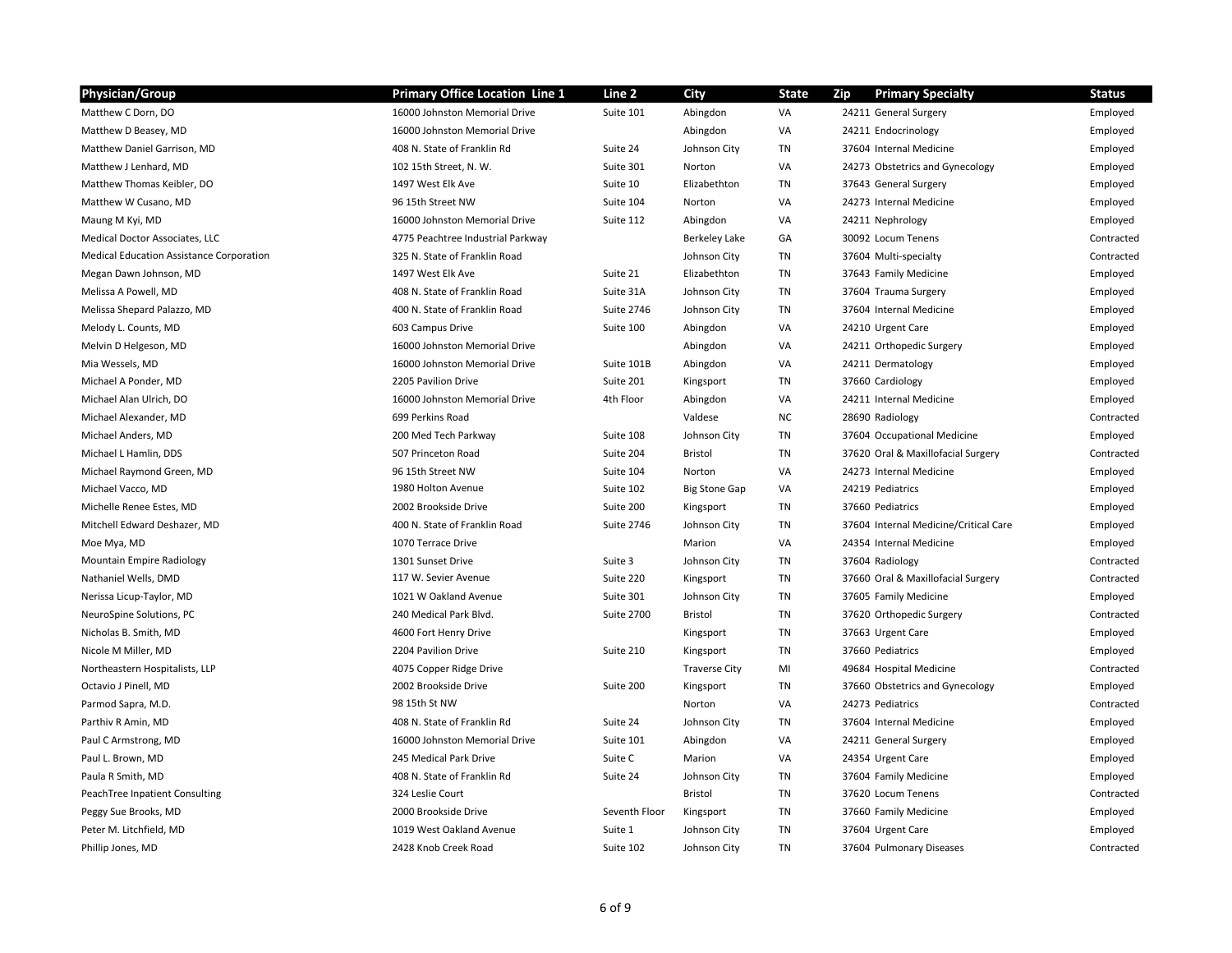| <b>Physician/Group</b>                 | <b>Primary Office Location Line 1</b> | Line 2            | City               | <b>State</b> | <b>Primary Specialty</b><br>Zip | <b>Status</b> |
|----------------------------------------|---------------------------------------|-------------------|--------------------|--------------|---------------------------------|---------------|
| Psychiatric Medical Care, LLC          | 312 Hospital Drive                    | PO Box 1440       | Clintwood          | VA           | 24228 Psychiatry                | Contracted    |
| Pulmonary Associates of East Tennessee | 310 N. State of Franklin Road         | Suite 303         | Johnson City       | TN           | 37604 Pulmonary Diseases        | Contracted    |
| Rabab I Elmezayen, MD                  | 444 Clinchfield Street                | Suite 201B        | Kingsport          | <b>TN</b>    | 37660 Infectious Diseases       | Employed      |
| Rajesh Shivaji Kadam, MD               | 403 N. State of Franklin Road         |                   | Johnson City       | TN           | 37604 Psychiatry                | Employed      |
| Rakeshkumar B Patel, MD                | 403 N State of Franklin Road          |                   | Johnson City       | <b>TN</b>    | 37604 Psychiatry                | Employed      |
| Ralph Daniel Snider, MD                | 400 N. State of Franklin Road         | <b>Suite 2746</b> | Johnson City       | TN           | 37604 Internal Medicine         | Employed      |
| Ramzi Kamil Humsi, MD                  | 1070 Terrace Drive                    |                   | Marion             | VA           | 24354 Obstetrics and Gynecology | Employed      |
| Randy K McLaughlin, MD                 | 1916 Brookside Drive                  |                   | Kingsport          | TN           | 37660 Internal Medicine         | Employed      |
| Rasmiyah Jastan, MD                    | 603 Campus Drive                      | Suite 100         | Abingdon           | VA           | 24210 Family Medicine           | Employed      |
| Raymond Daniel Merrick, MD             | 310 N State of Franklin Road          | Suite 400         | Johnson City       | TN           | 37604 Cardiology                | Employed      |
| Rebecca S Sharish MD                   | 395 Forrest Circle, Ste 100           |                   | Jonesborough       | TN           | 37659 Urgent Care               | Employed      |
| Rebekah Crump Austin, MD               | 408 N State of Franklin Road          | Suite 31A         | Johnson City       | <b>TN</b>    | 37604 Neurosurgery              | Employed      |
| Rebekah Swink, MD                      | 1505 West Elk Avenue                  | Suite 2           | Elizabethton       | <b>TN</b>    | 37643 Family Medicine           | Employed      |
| <b>Rhino Medical Services</b>          | 2000 E Lamar Blvd                     | Suite 250         | Arlington          | <b>TX</b>    | 76006 Locum Tenens              | Contracted    |
| Richard K Reed, MD                     | 1916 Brookside Drive                  |                   | Kingsport          | TN           | 37660 Internal Medicine         | Employed      |
| Robert A Rosser, MD                    | 111 West Stone Drive                  | Suite 100         | Kingsport          | TN           | 37660 Pulmonary Diseases        | Employed      |
| Robert Edmund Walter, MD               | 1505 West Elk Avenue                  | Suite 2           | Elizabethton       | TN           | 37643 Internal Medicine         | Employed      |
| Robert Finch Griffith, MD              | 1901 South Shady Street               |                   | Mountain City      | TN           | 37683 Internal Medicine         | Employed      |
| Robert H McQueen, MD                   | 2205 Pavilion Drive                   | Suite 201         | Kingsport          | <b>TN</b>    | 37660 Cardiology                | Employed      |
| Robert H Reiff, MD                     | 2002 Brookside Drive                  | Suite 300         | Kingsport          | TN           | 37660 Obstetrics and Gynecology | Employed      |
| Ronna D New, DO                        | 16000 Johnston Memorial Drive         |                   | Abingdon           | VA           | 24211 Family Medicine           | Employed      |
| Rosanne D Kappa, MD                    | 2002 Brookside Drive                  | Suite 300         | Kingsport          | TN           | 37660 Obstetrics and Gynecology | Employed      |
| Roseann J Freundel, DO                 | 102 15th Street, N. W.                | Suite 301         | Norton             | VA           | 24273 Obstetrics and Gynecology | Employed      |
| Roy R Deel, DO                         | 364 Hospital Drive                    |                   | Clintwood          | VA           | 24228 Internal Medicine         | Employed      |
| Royal Oak Medical Associates, PC       | 1020 Terrace Drive, Suite 200         |                   | Marion             | VA           | 24354 Family Medicine           | Contracted    |
| Rubye D Washington-Moore, MD           | 102 15th Street, N. W.                | Suite 301         | Norton             | VA           | 24273 Obstetrics and Gynecology | Employed      |
| Ryan Hackett, MD                       | 1505 West Elk Avenue                  | Suite 2           | Elizabethton       | TN           | 37643 Family Medicine           | Employed      |
| Ryan T O'Connell, MD                   | 16000 Johnston Memorial Drive         | 4th Floor         | Abingdon           | VA           | 24211 Internal Medicine         | Employed      |
| Sabrina D Miller, MD                   | 408 N. State of Franklin Rd           | Suite 24          | Johnson City       | TN           | 37604 Internal Medicine         | Employed      |
| Samuel Hughes Melton, MD               | 16000 Johnston Memorial Drive         |                   | Abingdon           | VA           | 24211 Family Medicine           | Employed      |
| Sara Safdar, MD                        | 408 N. State of Franklin Rd           | Suite 24          | Johnson City       | TN           | 37604 Internal Medicine         | Employed      |
| Sarah Ann Seeley-Dick, DO              | 26210 Lee Highway                     |                   | Abingdon           | VA           | 24211 Pediatrics                | Contracted    |
| Saurabh H. Desai, MD                   | 408 N. State of Franklin Rd           | Suite 24          | Johnson City       | TN           | 37604 Internal Medicine         | Employed      |
| Scott Carmody Dulebohn, MD             | 408 N State of Franklin Road          | Suite 31A         | Johnson City       | TN           | 37604 Neurosurgery              | Employed      |
| Scott O'Krina Caudle, MD               | 1503 West Elk Avenue                  | Suite 1           | Elizabethton       | <b>TN</b>    | 37643 General Surgery           | Contracted    |
| Scott W Kirsch, MD                     | 400 N State of Franklin Road          | Suite 24          | Johnson City       | TN           | 37604 Family Medicine           | Employed      |
| Sean Patrick White, MD                 | 2002 Brookside Drive                  | Suite 300         | Kingsport          | TN           | 37660 Obstetrics and Gynecology | Employed      |
| <b>Sentient Medical Systems</b>        | 11011 McCormick Road                  | Suite 200         | <b>Hunt Valley</b> | <b>MD</b>    | 21031 Neurology                 | Contracted    |
| Shawn K Nelson, MD                     | 3183 W. State St.                     | <b>Suite 1201</b> | <b>Bristol</b>     | TN           | 37620 Neurology                 | Contracted    |
| Sheldon H Fisher, DO                   | 2002 Brookside Drive                  | Suite 200         | Kingsport          | TN           | 37660 Obstetrics and Gynecology | Employed      |
| Sheryl D. Pack, MD                     | 1497 West Elk Ave                     | Suite 21          | Elizabethton       | TN           | 37643 Family Medicine           | Employed      |
| Shobha R Hiremagalur, MD               | 310 N State of Franklin Road          | Suite 400         | Johnson City       | TN           | 37604 Cardiology                | Employed      |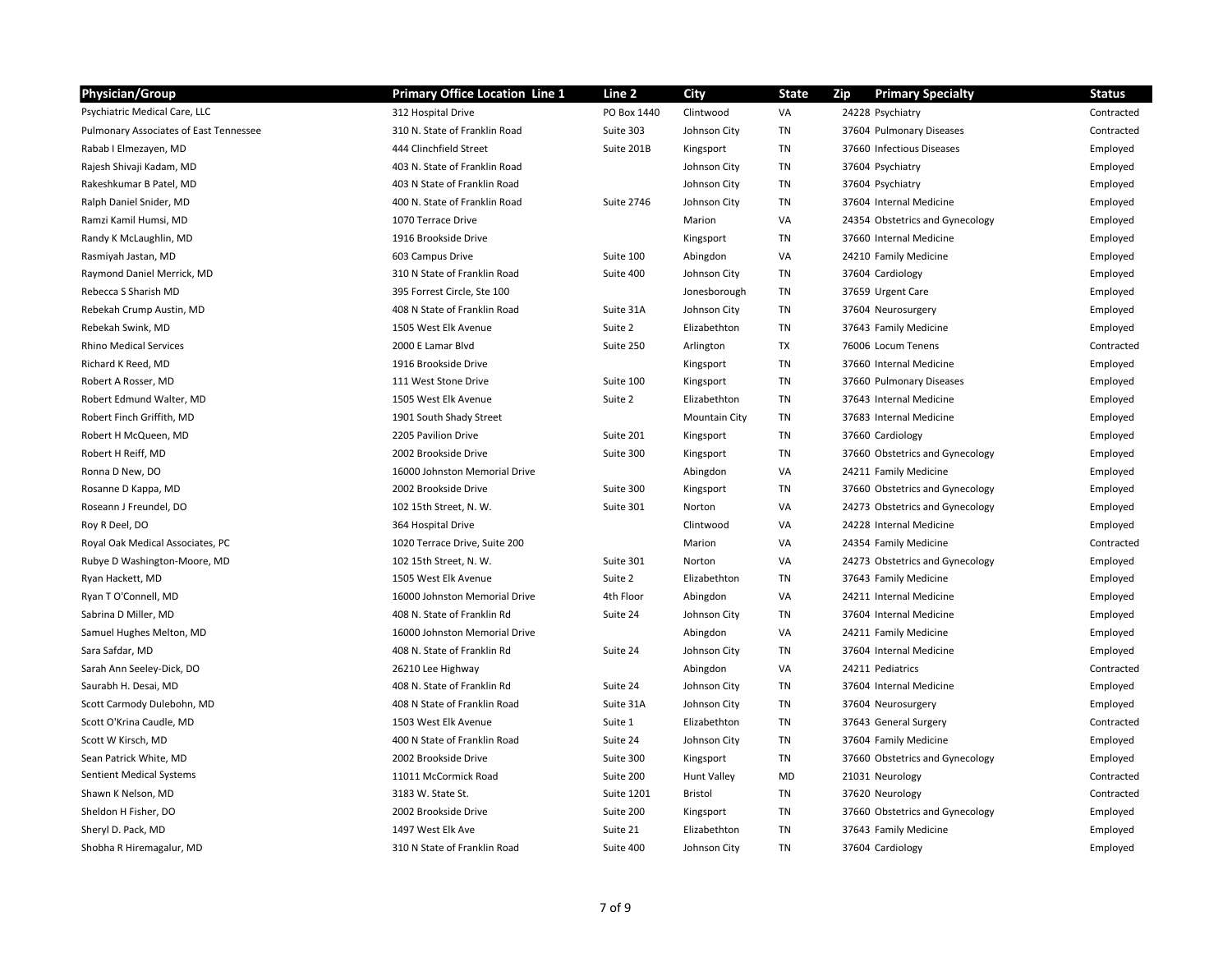| <b>Physician/Group</b>                                    | <b>Primary Office Location Line 1</b> | Line 2            | City                 | <b>State</b> | <b>Primary Specialty</b><br>Zip | <b>Status</b> |
|-----------------------------------------------------------|---------------------------------------|-------------------|----------------------|--------------|---------------------------------|---------------|
| Shweta Sharad Kharalkar, MD                               | 408 N. State of Franklin Rd           | Suite 24          | Johnson City         | TN           | 37604 Internal Medicine         | Employed      |
| Shyam S. Odeti, MD                                        | 16000 Johnston Memorial Drive         | 4th Floor         | Abingdon             | VA           | 24211 Family Medicine           | Employed      |
| Simon Pennings, MD                                        | 613 Campus Drive                      | Suite 200         | Abingdon             | VA           | 24211 Family Medicine           | Employed      |
| Snehalkumar B Patel, MD                                   | 403 N State of Franklin Road          |                   | Johnson City         | TN           | 37604 Psychiatry                | Employed      |
| Sonya Saadati, DO                                         | 1019 West Oakland Avenue              | Suite 1           | Johnson City         | TN           | 37604 Urgent Care               | Employed      |
| Southern Hospitalists, Inc.                               | 73 First Street                       |                   | Hoschton             | GA           | 30548 Locum Tenens              | Contracted    |
| Specialists On Call                                       | 1503 Edwards Ferry Road NE            | Suite 310         | Leesburg             | VA           | 20176 Neurology                 | Contracted    |
| Srikanth Gaddam, MD                                       | 16000 Johnston Memorial Drive         | 4th Floor         | Abingdon             | VA           | 24211 Family Medicine           | Employed      |
| State of Franklin Health Care Associates, PLLC            | 303 Med Tech Parkway                  | Suite 150         | Johnson City         | TN           | 37604 Multi-specialty           | Contracted    |
| Stephanie H. Alford, MD                                   | 16000 Johnston Memorial Drive         | Suite 100         | Abingdon             | VA           | 24211 Orthopedic Surgery        | Employed      |
| Stephen A Ikele, MD                                       | 2000 Brookside Drive                  | Seventh Floor     | Kingsport            | TN           | 37660 Internal Medicine         | Employed      |
| Stephen E. Dexter, MD                                     | 2000 Brookside Drive                  | Seventh Floor     | Kingsport            | <b>TN</b>    | 37660 Internal Medicine         | Employed      |
| Stephen Leon Wayne, MD                                    | 3183 W. State St.                     | <b>Suite 1201</b> | Bristol              | <b>TN</b>    | 37620 Neurology                 | Contracted    |
| Steven W Morgan, MD                                       | 3183 W. State St.                     | <b>Suite 1201</b> | <b>Bristol</b>       | TN           | 37620 Neurology                 | Contracted    |
| Sudhirkumar Vinodchandra Patel, MD                        | 2000 Brookside Drive                  | Seventh Floor     | Kingsport            | TN           | 37660 Internal Medicine         | Employed      |
| Sumita Jain, MD                                           | 630 Oneega Lane                       | Suite A           | Erwin                | TN           | 37650 Family Medicine           | Employed      |
| Surgical Group of Johnson City                            | 2333 Knob Creek Rd                    | Suite 16          | Johnson City         | TN           | 37604 General Surgery           | Contracted    |
| Susan Jeansonne, MD                                       | 2204 Pavilion Drive                   | Suite 210         | Kingsport            | TN           | 37660 Pediatrics                | Employed      |
| Susanne Mayer Shine, MD                                   | 1901 South Shady Street               |                   | <b>Mountain City</b> | <b>TN</b>    | 37683 Family Medicine           | Employed      |
| Tanzid Shams, MD                                          | 408 N. State of Franklin Road         | Suite 32B         | Johnson City         | <b>TN</b>    | 37604 Neurology                 | Employed      |
| Tariq Ziad Haddadin, MD                                   | 310 N State of Franklin Road          | Suite 400         | Johnson City         | <b>TN</b>    | 37604 Cardiology                | Employed      |
| Teresa J Lord, MD                                         | 2205 Pavilion Dr                      | Suite 101         | Kingsport            | TN           | 37660 Hematology/Oncology       | Employed      |
| Terry Clayton Borel, MD                                   | 403 N. State of Franklin Road         |                   | Johnson City         | TN           | 37604 Psychiatry                | Employed      |
| Terry L. Puckett, MD                                      | 603 Campus Drive                      | Suite 100         | Abingdon             | VA           | 24210 Urgent Care               | Employed      |
| Terry Randall Nye, MD                                     | 1916 Brookside Drive                  |                   | Kingsport            | TN           | 37660 Internal Medicine         | Employed      |
| Thomas Bolling, M.D.                                      | 1497 West Elk Ave                     | Suite 10          | Elizabethton         | TN           | 37643 General Surgery           | Employed      |
| Thomas E. Renfro, MD                                      | 515 Front Street W                    |                   | Coeburn              | VA           | 24230 Internal Medicine         | Employed      |
| Tiffani M Nichols, DO                                     | 716 Spring Street                     |                   | Wise                 | VA           | 24293 Internal Medicine         | Employed      |
| Timothy G McGarry, MD                                     | 16000 Johnston Memorial Drive         | Suite 100         | Abingdon             | VA           | 24211 Orthopedic Surgery        | Employed      |
| Timothy Mark Davis, MD                                    | 16000 Johnston Memorial Drive         |                   | Abingdon             | VA           | 24211 Hematology/Oncology       | Employed      |
| Timothy Schwob, MD                                        | 1019 West Oakland Avenue              | Suite 1           | Johnson City         | TN           | 37604 Urgent Care               | Employed      |
| Tobin T Eckel, MD                                         | 16000 Johnston Memorial Drive         | Suite 100 B       | Abingdon             | VA           | 24211 Orthopedic Surgery        | Employed      |
| Todd Horton, MD                                           | 408 N. State of Franklin Road         | Suite 31A         | Johnson City         | TN           | 37604 Orthopedic Surgery        | Employed      |
| Todd Nairn, MD                                            | 613 Campus Drive                      | Suite 200         | Abingdon             | VA           | 24211 Family Medicine           | Employed      |
| Todd Taylor Hannula, MD                                   | 1209 Snider Street                    |                   | Marion               | VA           | 24354 Orthopedic Surgery        | Employed      |
| Tri-City Center for Pulmonary/Critical Care Medicine, LLC | 2205 Pavilion Drive                   | Suite 201B        | Kingsport            | TN           | 37660 Pulmonary Diseases        | Contracted    |
| Tri-City Pediatric Cardiology, PC                         | 2312 Knob Creek Road                  | Suite 208         | Johnson City         | TN           | 37604 Pediatric Cardiology      | Contracted    |
| Vanderbilt University Medical Center                      | 2311 Pierce Avenue                    |                   | Nashville            | <b>TN</b>    | 37232 Ophthalmology; Neurology  | Contracted    |
| Vascular Surgical Associates                              | 2 Professional Park Drive             | Suite 11          | Johnson City         | TN           | 37604 Vascular Surgery          | Contracted    |
| Vedang J Bhavsar, MD                                      | 408 N. State of Franklin Rd           | Suite 24          | Johnson City         | TN           | 37604 Internal Medicine         | Employed      |
| VEP MSHA ED Inc.                                          | 16000 Johnston Memorial Drive         |                   | Abingdon             | VA           | 24211 Emergency Medicine        | Contracted    |
| Vigilance Anesthesia Solutions, P.C.                      | 922 West G Street                     |                   | Elizabethton         | TN           | 37643 Anesthesiology            | Contracted    |